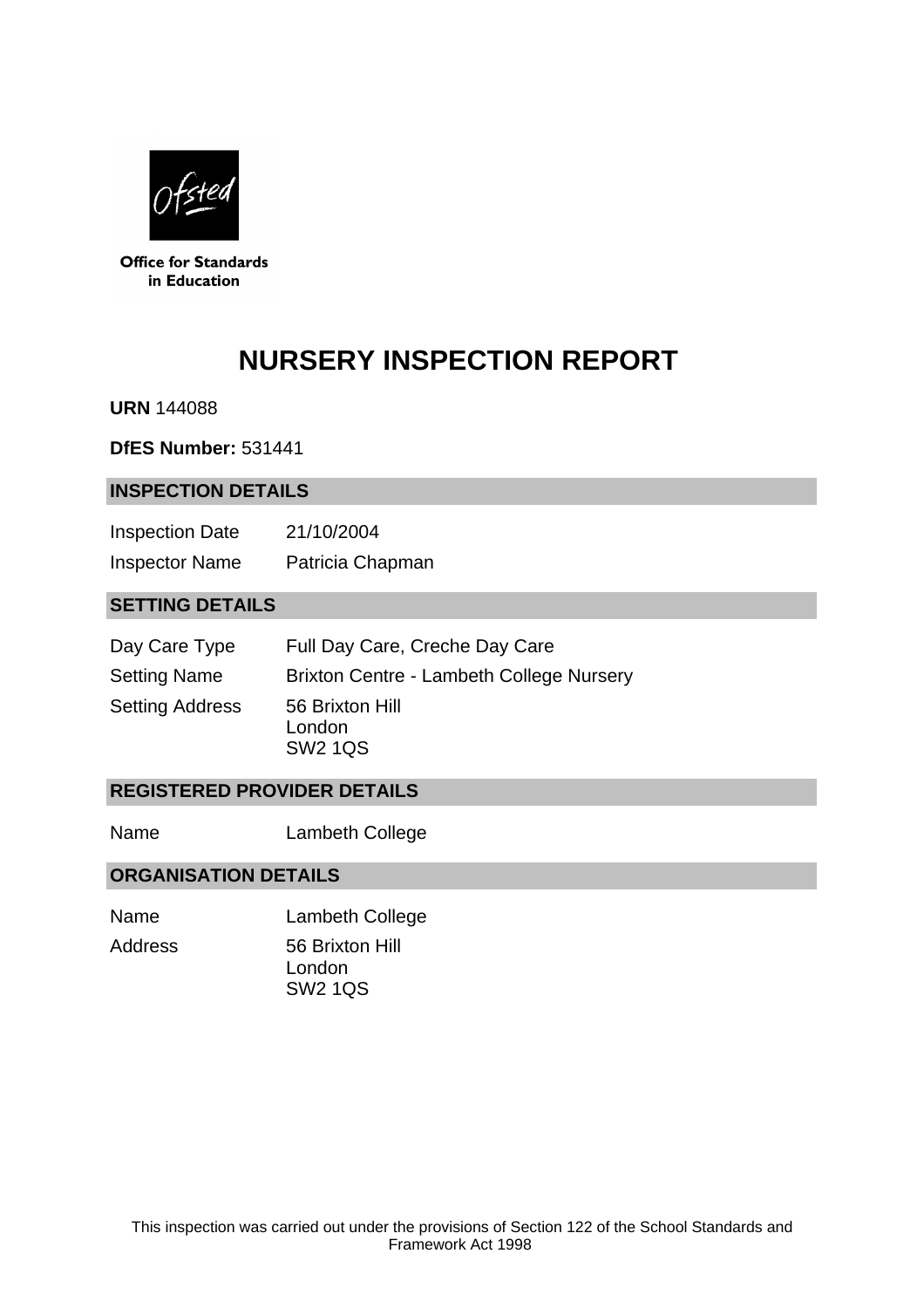## **ABOUT THE INSPECTION**

The purpose of this inspection is to assure government, parents and the public that the nursery education for funded three and four year old children is of an acceptable quality. Inspection of nursery education also identifies strengths and weaknesses so that providers can improve the quality of educational provision and help children to achieve the early learning goals (elgs) by the end of the Foundation Stage. This inspection report must be made available to all parents.

If the setting has been inspected previously, an action plan will have been drawn up to tackle issues identified. This inspection, therefore, must also assess what progress has been made in the implementation of this plan.

#### **Information about the setting**

Lambeth College Nursery Brixton Centre is one of two nurseries run by Lambeth College to support students to attend further education. It opened in 1995 and operates from a self contained unit situated in the college. A maximum of 40 children may attend the nursery at one time. The children have access to two play rooms and a secure garden area. The nursery is open each weekday during term time from 08:45 to 17:45.

There are currently 68 children aged from 2 to under 5 years on roll attending both full time and part time places. Of these 21 children receive funding for nursery education. The nursery currently supports a number of children with English as an additional language.

The nursery employs 9 staff. All the staff hold appropriate early years qualifications.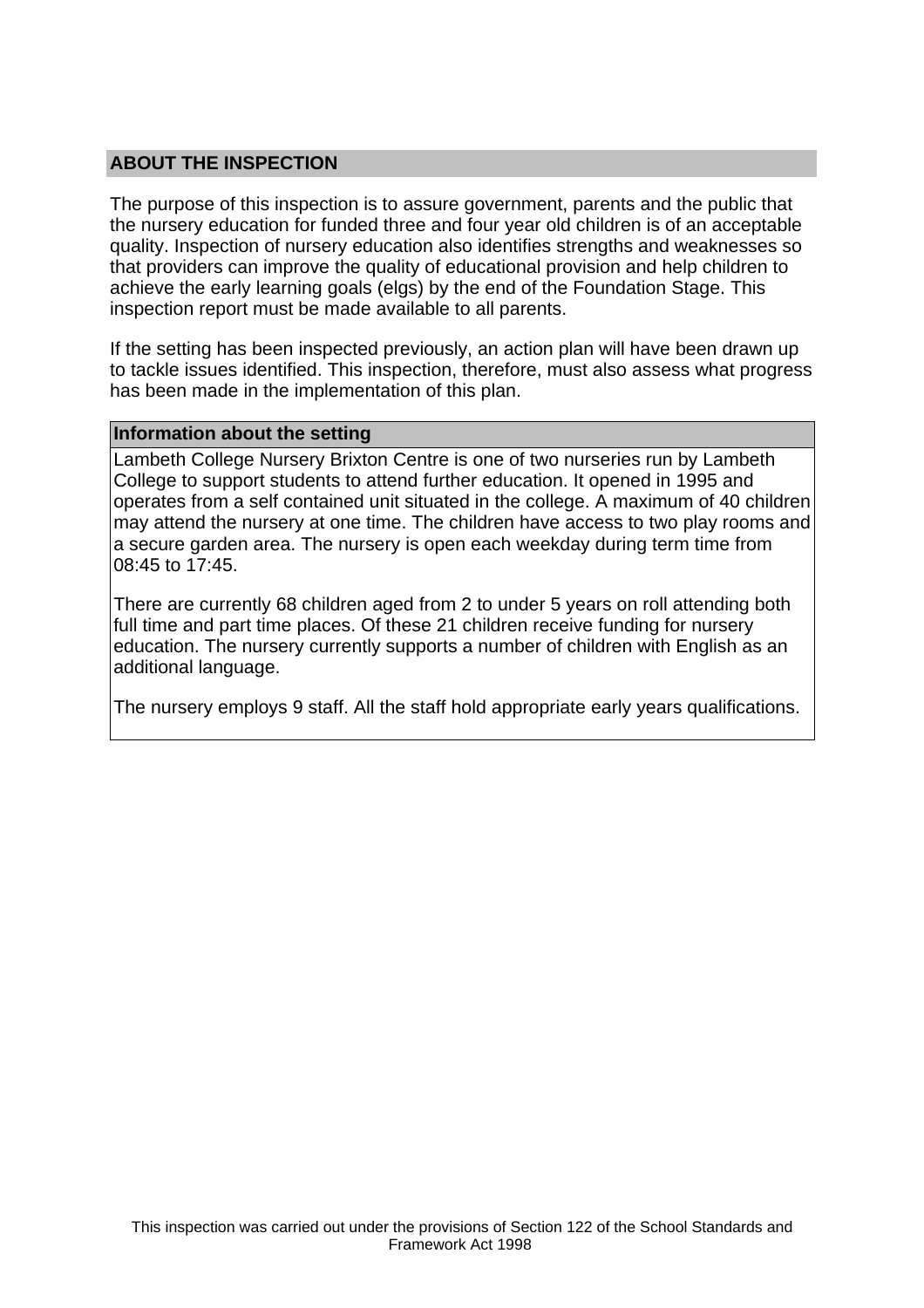# **INSPECTION OF THE NURSERY EDUCATION PROVISION FOR FUNDED THREE AND FOUR YEAR OLDS.**

## **How effective is the nursery education?**

The children are making satisfactory progress towards the early learning goals and very good progress in physical and creative development.

The quality of teaching is generally good. Staff provide a range of challenging activities during free play session. The grouping of children at story time and other group activities is sometimes inappropriate due to the wide age range of children's understanding and developmental needs. Staff monitor children's progress through the stepping stones and are clear on the children's achievements. The next stage of children's individual learning and how staff intend to support children to achieve this is not clearly identified in the children's developmental records. The routine of the day does not always ensure children attending for part of the day have equal access to adult led and child initiated activities. Several of the staff are bilingual which helps many of the children with English as additional language to settle and make good progress.

The leadership and management is generally good. Clear policies and procedures are in place to ensure staff are clear on their roles and responsibilities. Staff have good access to further training. Regular individual supervision session are organised to support staff develop their teaching practice. Regular staff meetings are held to plan activities, themes and projects. There is not yet a rigorous system to monitor the quality of teaching and planning although this is now planned.

Partnership with parents is generally good. Staff with bilingual skills are on hand to talk to parents with English as a second language. The lack of clearly identified learning intentions does not always enable parents to work in partnership with staff to support their children's learning. Parents are warmly welcomed and have good opportunities to settle their children into the nursery.

## **What is being done well?**

- The range of challenging activities provided for the children such as an overhead projector where children were able to place a range of plastic insects on the top of the projector to display the insects on a screen with staff encouraging the children to name the insects, count the legs of spiders, and talk about similarities and differences.
- The development of the children's creative skills with the availability of a well stocked painting area which enabled the children to paint in a creative way.
- The development of the children's physical skills with daily access to well resourced outdoor area and the opportunity to use a range of tools such as paint brushes, scissors and construction materials.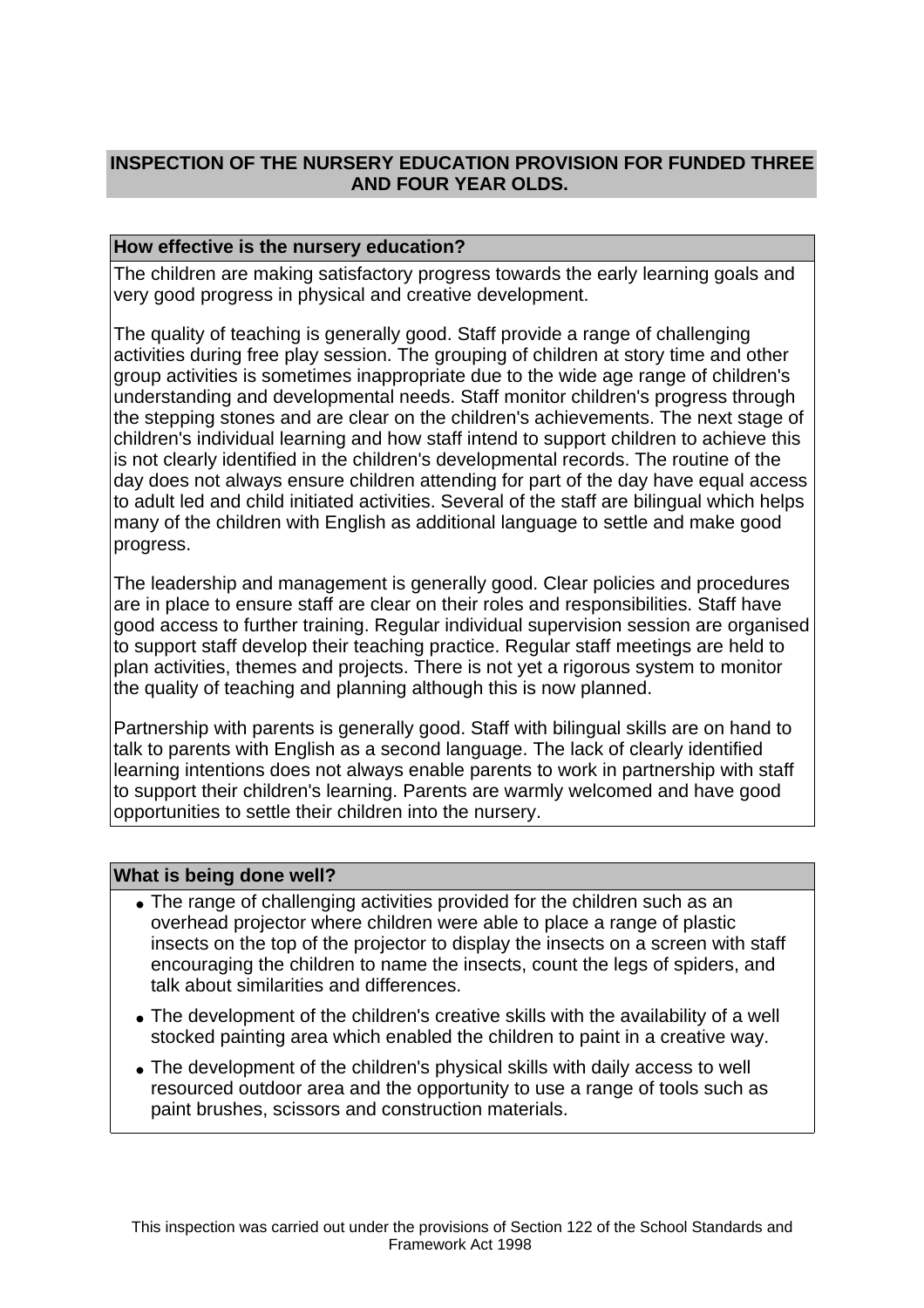#### **What needs to be improved?**

- The grouping of the children to ensure staff can provide challenging group story times for 3 and 4 year olds and focus on the needs of children with English as an additional language.
- The identification of the next stage of children's learning across the six areas of learning so planning can be more focused on the children's individual developmental needs and enable staff to work in partnership with parents to support their children's learning.
- The organisation of the routine of the day to ensure part time children have equal access to activities and minimising disruption of the children's play while staff are having to re organise tables and activities throughout the day.

#### **What has improved since the last inspection?**

The nursery now uses the stepping stones within the foundation stage as a guide line to monitor the children's progress.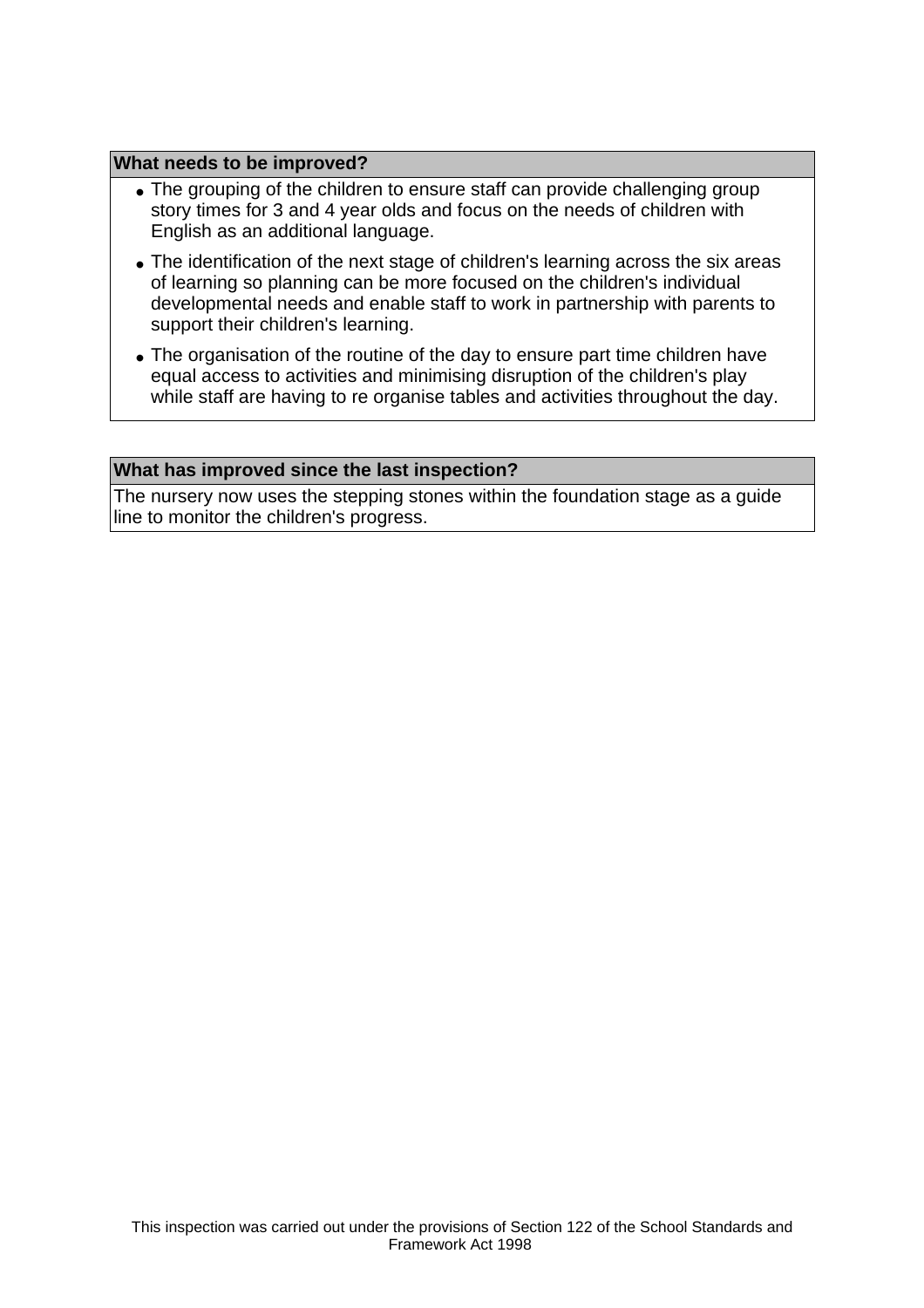# **SUMMARY OF JUDGEMENTS**

## **PERSONAL, SOCIAL AND EMOTIONAL DEVELOPMENT**

Judgement: Generally Good

Children are able to take turns and share. Children behave well and they have good relationships with adults and one another. Staff ensure that new children are supported well to settle into the nursery. The routine of the day sometimes limits part time children to select resources and use them in an independent way. The wide age range of children at group times sometimes results in staff not being able to sustain older children's interest and support them to express their views and feelings.

# **COMMUNICATION, LANGUAGE AND LITERACY**

Judgement: Generally Good

During free play activities staff plan and support activities to extend the children's language through asking questions and giving new information. Children have opportunities to write, recognise letters and words. The large group story times do not encourage the children to speak confidently and share their own experiences and ideas. Children seldom observed selecting books independently and sharing books and discussing pictures with their peers.

# **MATHEMATICAL DEVELOPMENT**

Judgement: | Generally Good

Children are learning to count and understand numbers through a range of practical experiences. Children have opportunities to weigh, make patterns, and compare size. Children recognise and write numerals, use mathematical language confidently and enjoy investigating rhythm. Few opportunities are provided to encourage four-year-olds to add and subtract.

# **KNOWLEDGE AND UNDERSTANDING OF THE WORLD**

Judgement: Generally Good

Children are able to explore living things such as leaves. They are offered lots of new language to extend their vocabulary and understanding. Children are able to build and construct using a variety of materials. They are learning about a sense of time through the daily routines. The children are beginning to understand information technology through using the computer. There are limited opportunities for children to learn about the features of their local community.

# **PHYSICAL DEVELOPMENT**

Judgement: Very Good

Children move confidently and imaginatively, showing an awareness of others when riding and steering bikes. Children use a range of small equipment with increasing control and they independently select tools such as scissors for specific tasks. They have good opportunities to climb, balance, scramble, slide and 4 year olds are able to kick balls with accuracy.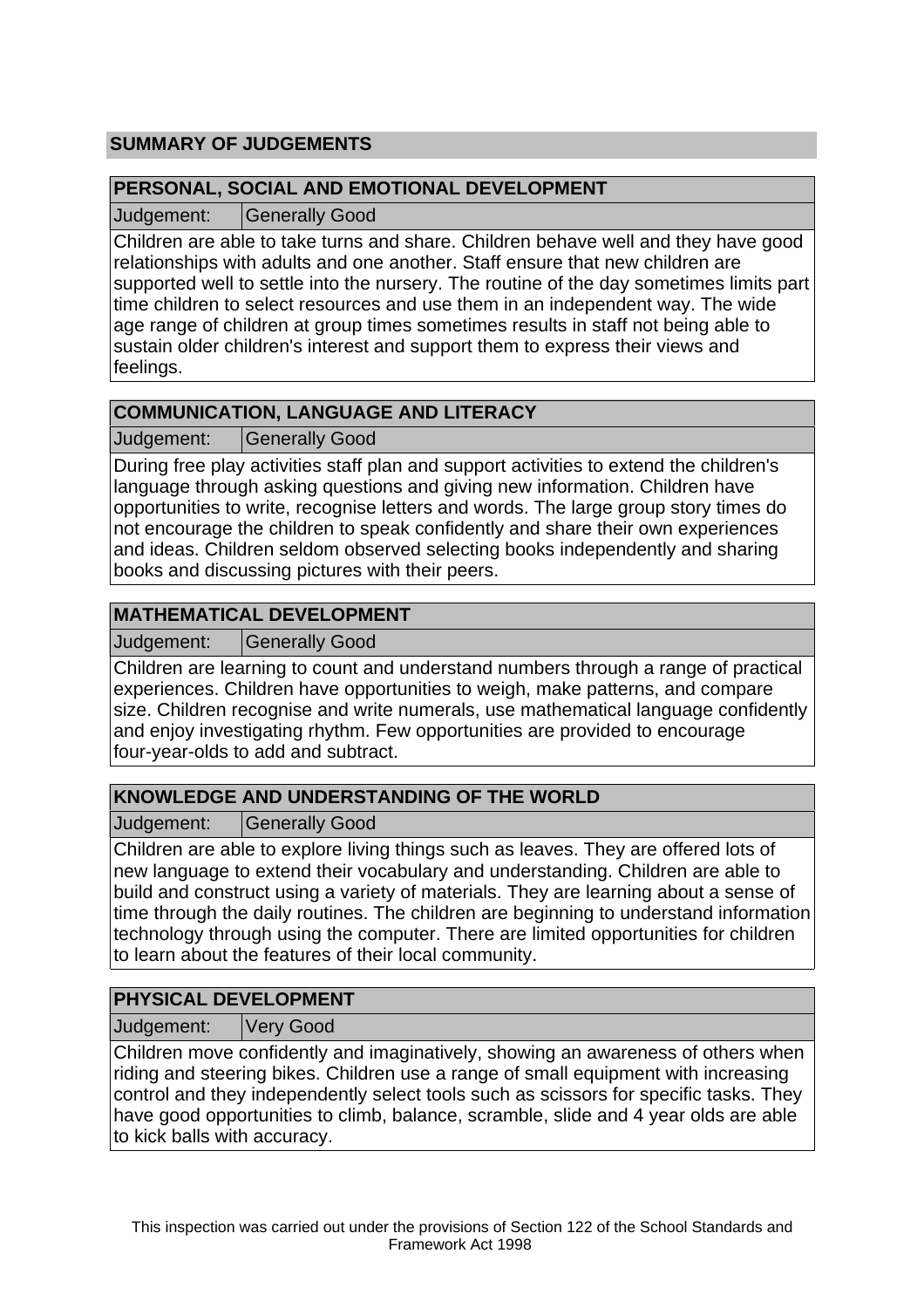# **CREATIVE DEVELOPMENT**

Judgement: Very Good

Children have good opportunities to explore colour, shape, space, texture and form in two and three dimensions. They have opportunities to paint pictures using a wide rang of colours and have opportunities to use their imagination in the home corner and when using small world equipment. They take part in regular movement and music session and have access to puppets and dressing up clothes.

**Children's spiritual, moral, social, and cultural development is fostered appropriately.**